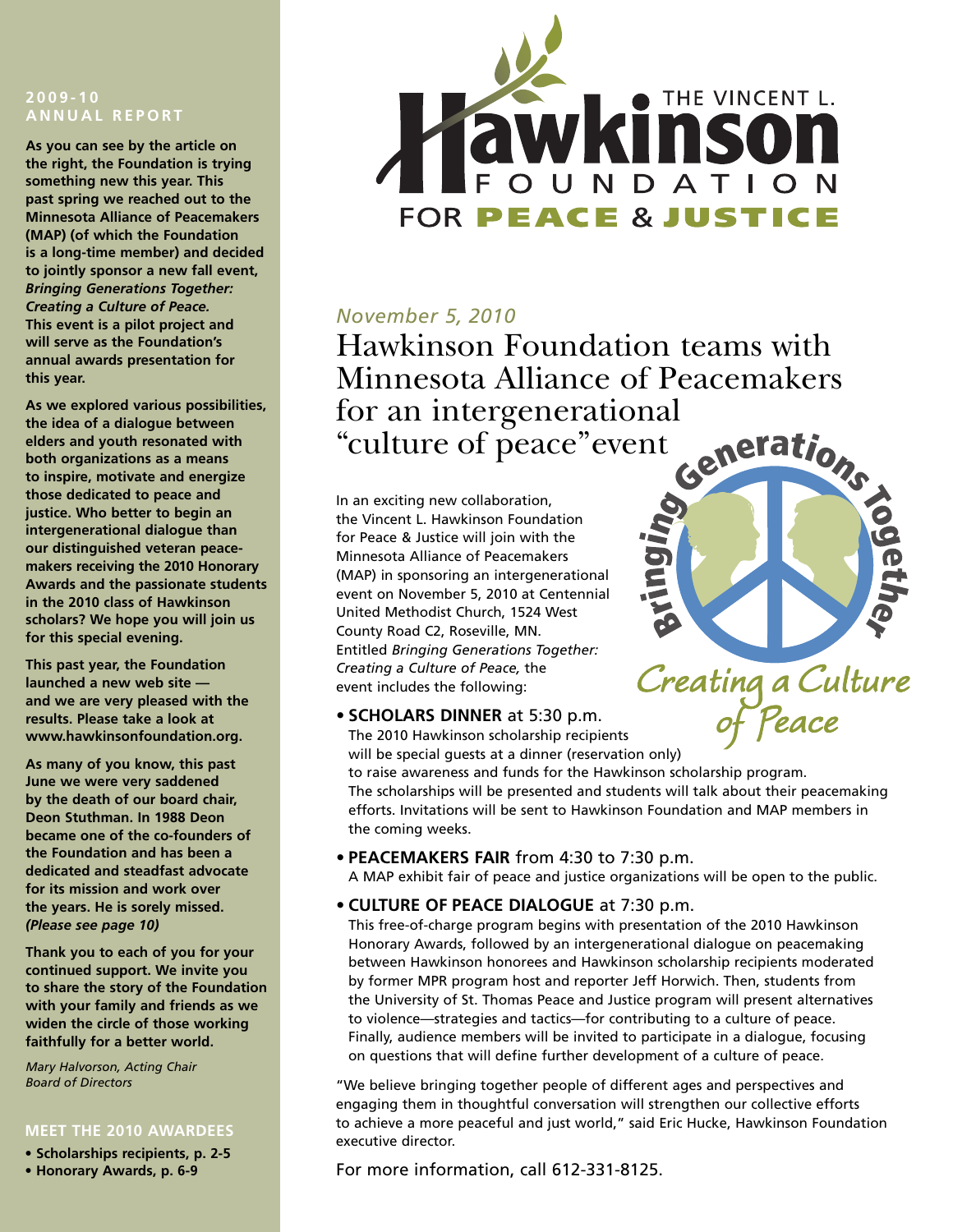#### **HAWKINSON SCHOLARSHIP QUALIFICATIONS**

Hawkinson Scholarships are awarded annually to undergraduate or graduate students who are a resident of or currently attending school in Iowa, Minnesota, South Dakota, North Dakota or Wisconsin.

To qualify, applicants must have demonstrated a commitment to peace and justice through at least one of the following:

- Completed a specific peace and justice project;
- Were courageous in pursuing their convictions about peace and justice;
- Displayed ongoing commitment to, and leadership in, a peace organization;
- Served as a role model for others in moving church or society into new realms of thought and practice regarding peace and justice.

In addition, applicants must demonstrate how the use of the award money for study, an internship, or a special project will deepen their personal commitment to peace and justice and will promote peace and justice for others. A personal interview is required. Scholarships are awarded without regard to religious affiliation.

**To apply, go to www.hawkinsonfoundation.org and click on "Scholarships" or email info@graceattheu.org.**

### **Encouraging a lifelong commitment to peace and justice** *2010 Hawkinson Scholarships*

**The Vincent L. Hawkinson Foundation has selected eight outstanding students for the 2010 Hawkinson Scholarships, which are aimed at encouraging these individuals to continue their work for peace and justice both in their educational pursuits and in their personal and professional lives. Since 1988, the Foundation has awarded more than \$118,000 to 95 students.**

### 2010 Jacobson Scholar

*Named in honor of Stan Jacobson, a founder and long-time board member of the Foundation, the Jacobson Scholar designation recognizes the top scholarship recipient(s) each year.*

#### **Nabila Feroz Bhatti,** 43, is <sup>a</sup> graduate

student at St. Cloud State University, working toward a master's degree in social responsibility. A native of Pakistan and a member of its Catholic minority, she has devoted her life to human rights, peace education and the empowerment of women in her homeland, working with the Human Rights Commission of Pakistan, the Pattan Development Organization, the Taangh Wasaib Organization and the Catholic Bishops' National Commission for Justice and Peace in Pakistan. She is currently in the United States with her sons, who are studying at St. John's Preparatory School in Collegeville, MN, while her husband, also a human rights activist,



*Nabila Bhatti St. Cloud State University*

remains in Pakistan. At St. Cloud State, she has helped organize the 2009 and 2010 Global Social Responsibility Conferences and film festivals and has presented workshops to area groups on Pakistan and Afghanistan and peace issues.

**"I believe that every person is a global citizen. Constructive or destructive activities in any part of the world affect the whole of humanity and nature. I also believe that alternatives to violence must be found for a permanent resolution of interpersonal and global conflict. So we all must struggle for a just world. The St. Cloud program addresses a citizen's responsibility to others, to society and to the environment. It is a wonderful program and I am learning about the interconnectivity of all global issues. After completing my graduate program, I will go back to Pakistan and will start the work again."**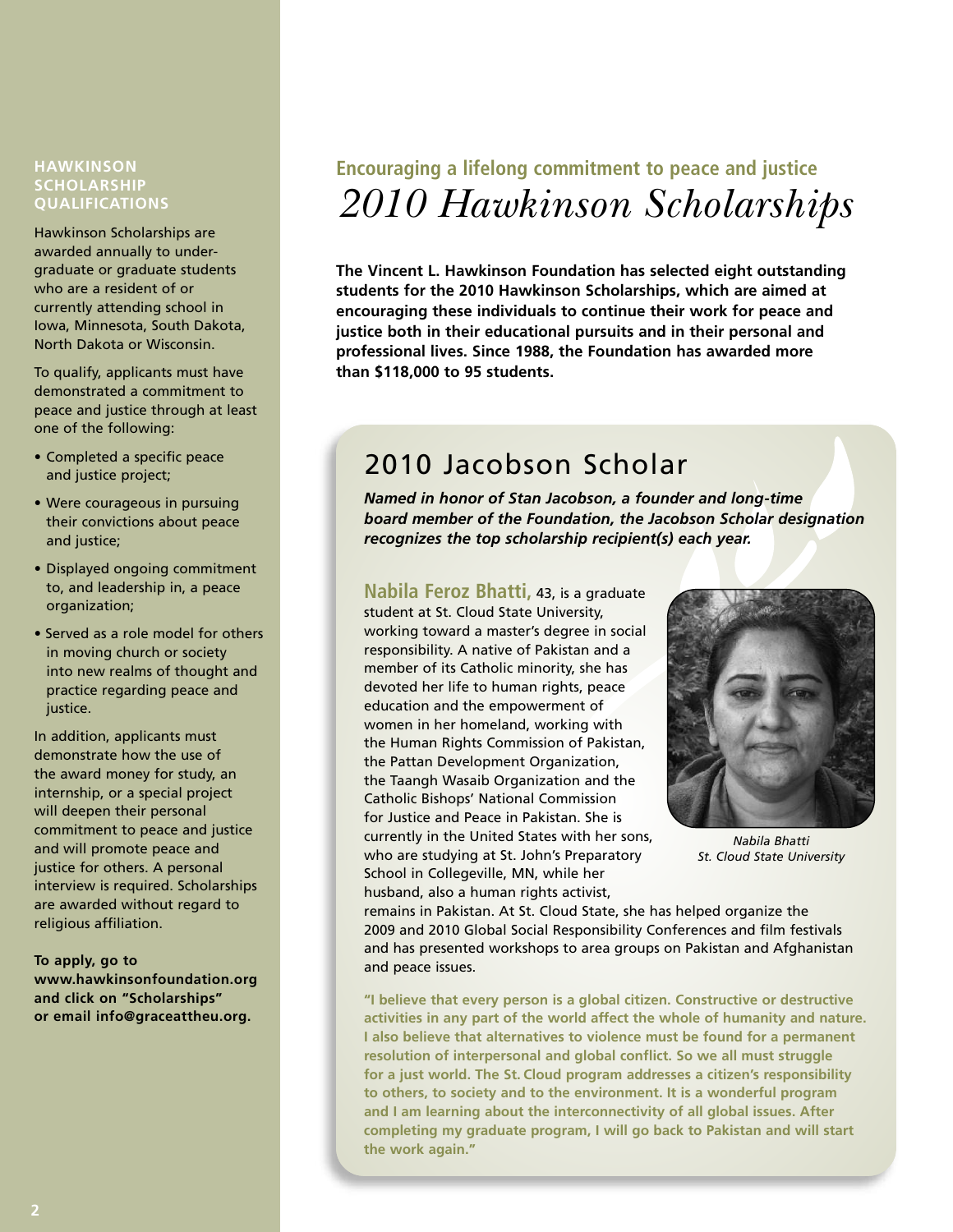**Fadumo Abdullahi,** 18, graduated from Edison High School in Minneapolis and is <sup>a</sup> first-year student at the University of Minnesota. She is from the Ogaden region of Ethiopia, an area of ongoing civil unrest, conflict and oppression. She came to the U.S. with her mother and siblings and has been working with other high school students as part of the Ogaden Youth Network to raise awareness about Ogaden's struggles. An honors student and member of the National Honor Society, she served on Edison's site council and worked on a research project with an Edison science teacher.

**"I have many goals in life that I want to achieve…to graduate from college and go to medical** school, to be the voice of my voiceless people, to help them get justice, to help my siblings get an education, to help my mother eat the food of the tree she planted, to become a doctor and **travel to the remote areas in the Ogaden region and help the Ogaden people. The Ogaden people deserve justice and peace and I will not stop until we get it…The Hawkinson scholarship means I can dream not just my personal dream of getting education but also dream of seeing a difference made in this world."**

**Shannon Golden,** 27, is <sup>a</sup> graduate student at the University of Minnesota working toward a doctorate in sociology with a minor in human rights. While in college, she spent six months in Uganda, focusing on community development in an area marked by civil war. She subsequently developed a sponsorship program to help disadvantaged children in Uganda. At the University, she started a student group to combat global health inequalities. In 2009, she served as a policy research intern with the Friends Committee on National Legislation on its Peaceful Prevention of Deadly Conflict program.

**"Organizations, policy makers and others may have the best of intentions and be passionate about pursuing peace and justice, but if they do not account for the complexities of social relations and processes, their effort may not be fully effective or may actually be counterproductive. Thus,** in order to further peace and justice in the world, my vocation is to be a sociologist, seeking to **understand conditions that lead to oppression, war or injustice, and seeking also to understand how people might rebuild and form resilient peaceful communities."**

**Brittany Libra,** 22, is <sup>a</sup> senior at the University of Minnesota, majoring in political science and global studies. She has served as president of the University's chapter of STAND, the global student anti-genocide coalition. She organized a conference at the Minnesota State Capitol in April 2009 called "Darfur: The Faces of Genocide." At the national level,

she coordinated a conference in November 2009 in Washington, D.C., for the Genocide Intervention Network. She is using her scholarship to study abroad in Ecuador to research human rights and international development.

**"Focusing on conferences and community awareness events sometimes cause us to lose sight of the very real people who are affected by human rights violations... The victims become almost abstract. (And) there may be a limit to what the international community can do in crises pertaining to human rights, at which point lasting change has to come from the ground up, to be initiated and led by those directly affected. I have been trying to reconcile these two issues with the human rights work I have done so far. (In Ecuador) I want to meet the people affected by human rights violations who then rise up to stop them."**



*Fadumo Abdullahi University of Minnesota*



*Shannon Golden University of Minnesota*



*Brittany Libra University of Minnesota*

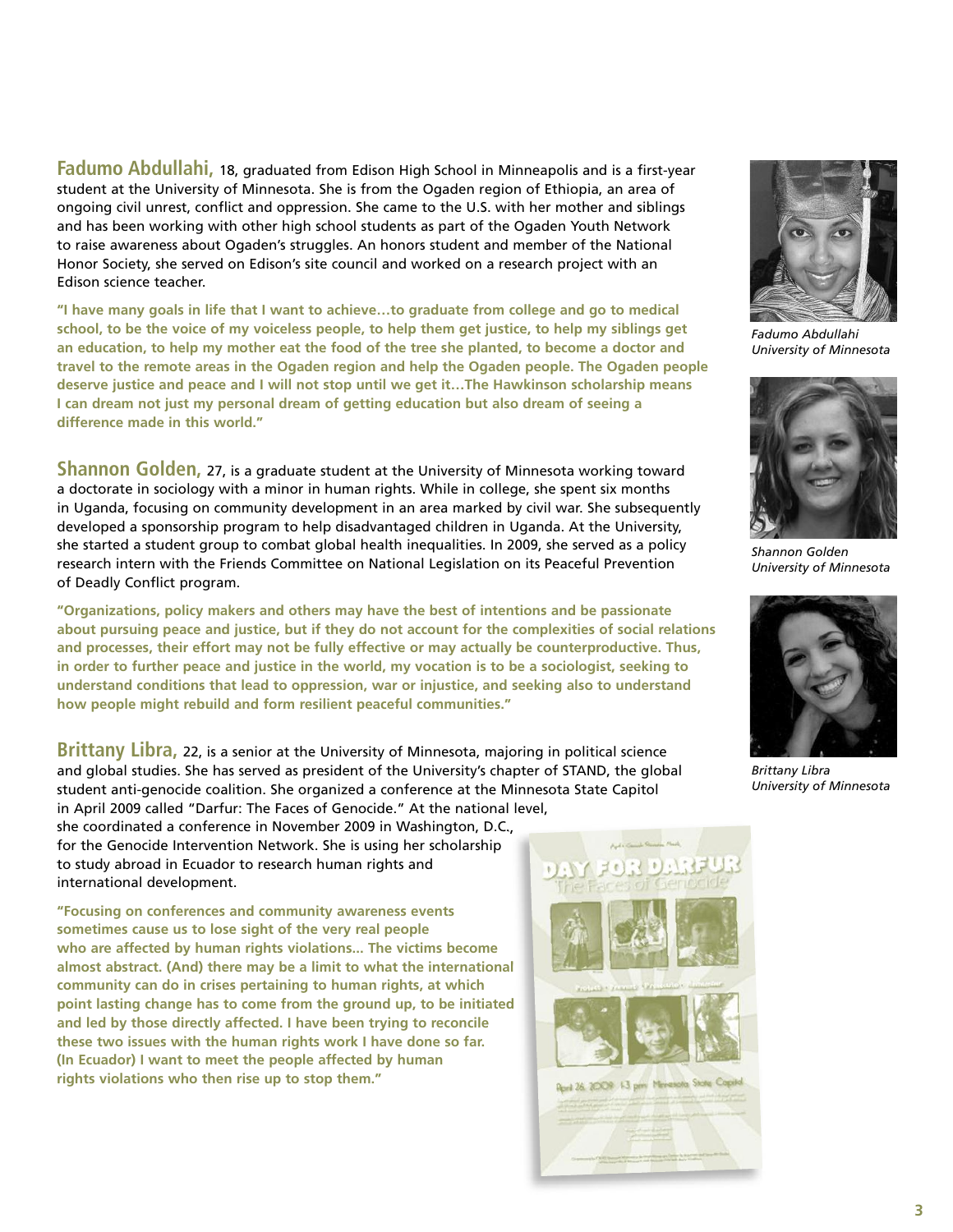# *2010 Scholarship Recipients*

*(continued)*



*Lauren Miller Purdue University*



*Hollie Nyseth University of Minnesota*



*Brittany Partridge Abileen Christian University*

**Lauren Miller,** 22, <sup>a</sup> <sup>2010</sup> graduate of the University of St. Thomas, is enrolled at Purdue University pursuing a master's degree in American studies. At St. Thomas, she served as a resident advisor, orientation leader and mentor to women of color. She was a participant on a number of the University's volunteer service trips, including one she co-led to the Texas-Mexico border. Motivated by hate crimes she witnessed on her own campus, she completed research about the experiences of students of color at predominantly white colleges. She plans to donate her scholarship to the Annunciation House and to Las Mujeres de Experanza y Fe.

**"The Annunciation House, situated on the border of Texas and Mexico, is nothing short of a miracle for those undocumented persons from Mexico and Central America who need allies, assistance, and, above all, love in times of dire need. I volunteered at the Annuncation House during January of 2010 and heard border crossing stories…that impassioned me even more in my desire to fight for justice…I was granted the opportunity to meet a group of Sisters who organized a cooperative called Las Mujeres de Esperanza y Fe. They came together in solidarity with women in Juarez who they recognized as plagued with a variety of social injustices… This scholarship is going toward two important groups that deserve financial support."**

**Hollie Nyseth,** 24, is <sup>a</sup> graduate student at the University of Minnesota, pursuing <sup>a</sup> doctorate in sociology with a minor in human rights. As an undergraduate, she interned at the Puebla (Mexico) Women's Prison and worked with human rights groups. She returned to Mexico to complete research internships including one with the Mexico City Human Rights Commission. Locally she volunteers with the Center for Victims of Torture, serves on the board of an alternative school for immigrant children and works with an immigrant assistance group. Her current academic research focuses on the causes of genocide with the goal of developing a model of an "early warning system" to predict genocide.

**"After graduate school, I hope to be employed as a professor of sociology and human rights where I will continue learning, educating and producing scholarship…It has also long been a goal of mine to work as a U.S. representative with the Office of the United Nations High Commissioner for Human Rights. Additionally, I plan to continue my work with NGOs (nongovernmental organizations), which will help ensure that my research will reach and impact the broader community."**

**Brittany Partridge,** 19, <sup>a</sup> <sup>2009</sup> graduate of Annandale High School in Annandale, MN, is <sup>a</sup> freshman at Abileen Christian University in Texas, majoring in political science and history. In high school, she went on several overseas mission trips with Royal Servants International, including one to Romania where she worked with victims of sex trafficking. In Texas, she is interning with Eternal Threads, a non-profit that creates markets for products made by women around the world. Brittany has created her own side project, The Red Thread Movement, selling bracelets made by Nepalese women on university campuses. She will use her scholarship for a four-month study abroad experience in Uruguay in 2011.

**"At the age of 17, while in Pitesti, Romania, I personally met women rescued from forced prostitution. Although I was previously aware of the tragedies involved with the business of sex trafficking, the effects had never been so real to me…I vowed after meeting those girls in Romania to devote my life to preventing other women from experiencing what they had gone through. My goal is to become an international human rights lawyer."**

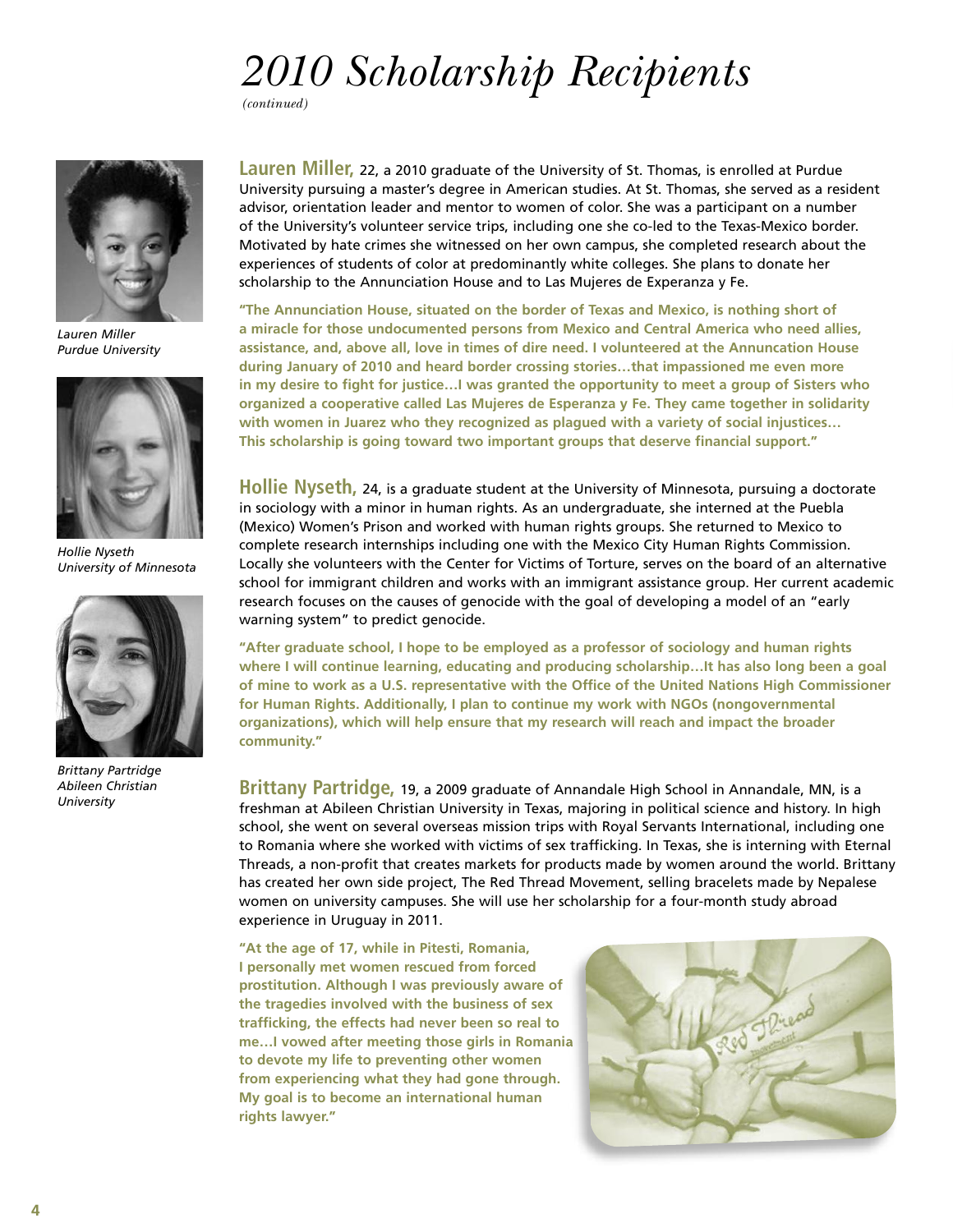**Kiflu Tesfaye,** 21, is <sup>a</sup> senior at Luther College, majoring in management with <sup>a</sup> minor in economics. Last year, as a Davis Projects for Peace scholar, he began a project in his home country of Ethiopia to help farmers in a highly arid region develop irrigation systems and a cooperative. They also built a barn to store crops so they could sell directly to the customers and avoid middleman charges. He returned to Luther and presented his project to the college community and to the Nobel Peace Prize Forum in Minneapolis. Kiflu is using a portion of his scholarship for the project and the rest to finance his education.



**"I'm very hopeful this co-op will expand and play an integral part in improving the lives of many people and impact the economy of the community to a very large extent…What it takes to bring such changes is our simple willingness to provide something positive to our community. If we all collaborate and harness our strengths, it's a giant step towards peace of mind, and peace for the family, community and region. As my countrymen like to say, 'When spider webs unite, they can tie up a lion.'"**



*Kiflu Tesfaye Luther College*

### Special Collaboration with Augsburg Continues

**In 2008, the Hawkinson Foundation began a pilot program in collaboration with Augsburg College, providing yearly scholarships for three students. Each student received a Hawkinson Scholarship for the past two years and they continue to meet the foundation's requirements of its scholars. All three are affiliated with Admission Possible, which identifies and assists low-income students who demonstrate potential and motivation for higher education.**

**Juve Meza-Rodriguez** He is <sup>a</sup> senior at Augsburg College, majoring in sociology and peace and justice studies. He has interned with Project Navigate (Necessary and Valuable Insight to Gain Access toward Higher Education) aimed at increasing the number of immigrant students pursuing higher education in Minnesota.

**Ulises Ayala-Beltran** He is <sup>a</sup> senior at Augsburg, majoring in accounting with a minor in French. He has been active with Project Navigate.

**Maria Hinojosa** She is <sup>a</sup> junior at Augsburg, majoring in biology and chemistry. She plans to go to medical school and become a pediatrician.



*Juve Meza-Rodriguez*



*Ulises Ayala-Beltran*



*Maria Hinojosa*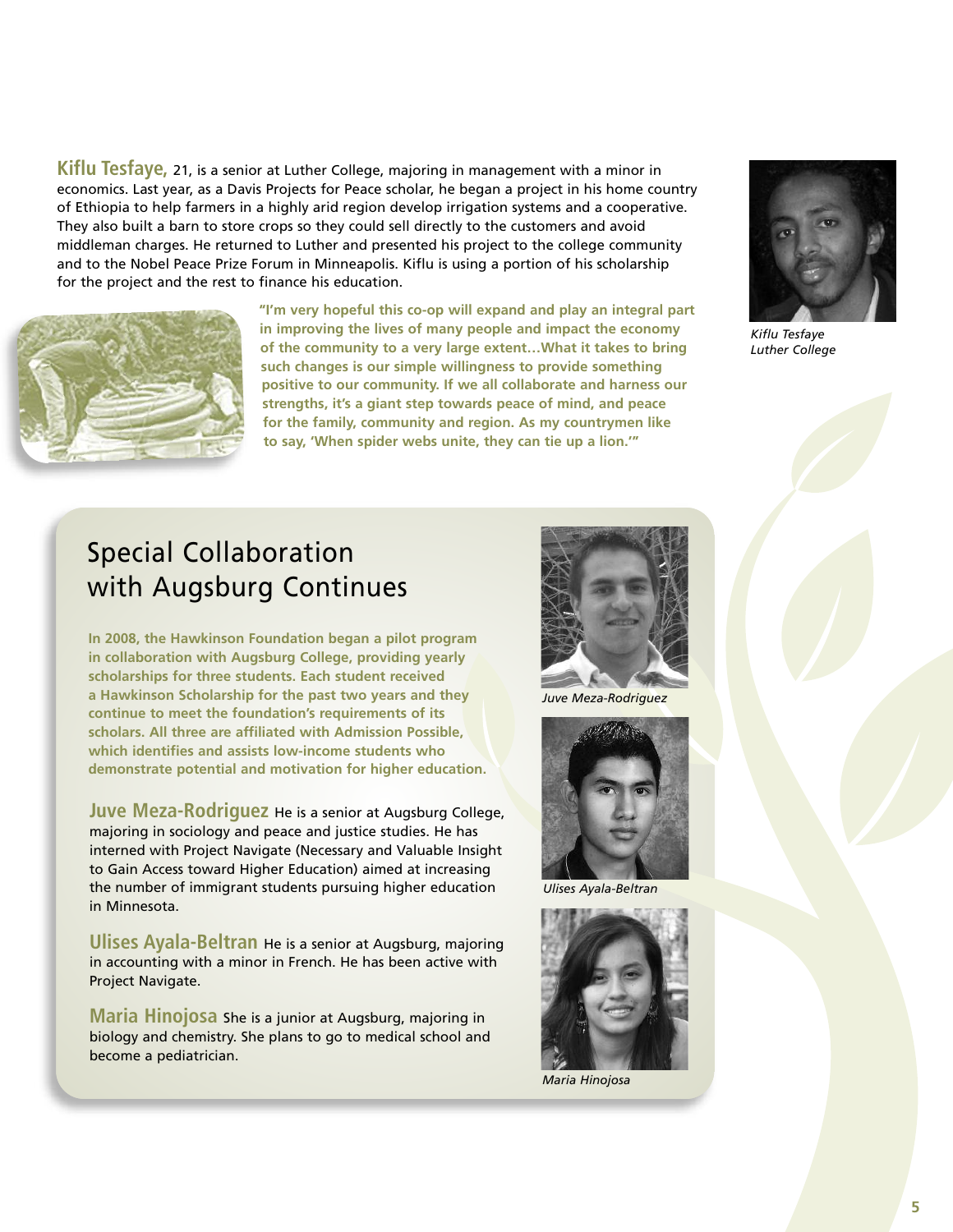# **2010 Hawkinson Honorary Award** *Rev.Dr. James "Jim" Siefkes*

For more than 50 years, **Jim Siefkes** of Minneapolis has been a courageous voice for justice and understanding in the Lutheran Church and beyond.

A graduate of Trinity University in San Antonio, TX, and Wartburg Theological Seminary in Dubuque, IA, he served two parishes before moving to regional and national positions within the church. Through his development and direction of the Department of Congregational Social Concerns in the national office of the ALC (later the ELCA), he worked with local parishes and discovered there was little awareness of mission



beyond traditional understandings and practice. He designed a program to broaden the understanding of mission, bringing together groups of clergy, spouses and laity to "hold class" on the streets and in the throes of the issues of the day — racism, drugs, campus riots, ecology, the Vietnam war, conscription, conscientious objection, runaway kids, emerging lifestyles, women's issues, men's issues, hunger, singles, and human sexuality. Through this work, Siefkes helped introduce social justice and ministry on the side of people suffering from oppression as critical to understanding the mission of the church.

Siefkes pioneered convergence between national religious bodies, sexuality and science with special care given to the areas of sexual health and sexual orientation as well as physical, psychological and intellectual disability. He was one of the founders of the Program for Human Sexuality (PHS) at the University of Minnesota as well as several other programs and institutions that provide effective services locally and nationally and that provided information internationally.

Siefkes's work has been featured in the national press and he worked with ABC for two documentary TV shows on Christianity and sexuality issues. He served for seven years on the board of Sexuality Information and Education Council of the United States (SIECUS) and on the Venereal Disease Committee of the Boy Scouts of America. He has authored articles and books on sexuality. His work has also touched the lives of Native Americans, black Americans and traumatized veterans.



"From parish to regional and national church work, my ministry and continuing interest has been focused on justice ministries, start-ups, support and networking," said Rev. Siefkes, who at one point was coordinating as many as 40 different, as he put it, "edge-of-the-church" ministries and networks.

"This was not always the most popular place to be, but I deem it a privilege to have been able to serve in this way," he said.

#### **HAWKINSON HONORARY AWARDS**

**Selected annually, the Hawkinson Foundation Honorary Award is given to an individual or individuals who have made a long and significant contribution to the causes of peace and social justice. Nomination forms are reviewed each spring and recipients selected by the Foundation's board of directors. Honorary Award and scholarship recipients are recognized at the Annual Awards Presentation each fall. To nominate a candidate for the Honorary Award, call 612-331-8125 or email info@graceattheu.org**.

*"Jim Siefkes discovered new ways for the Church to be the Church and he gave courage to those who wanted to expand the Lutheran Church's scope of ministry. His ministry affected not only the Lutheran Church but also those who were on the fringes of society. He helped them see that the Church cared, and he made their lives better. Jim's voice is a prophetic one…"* Bud Dixen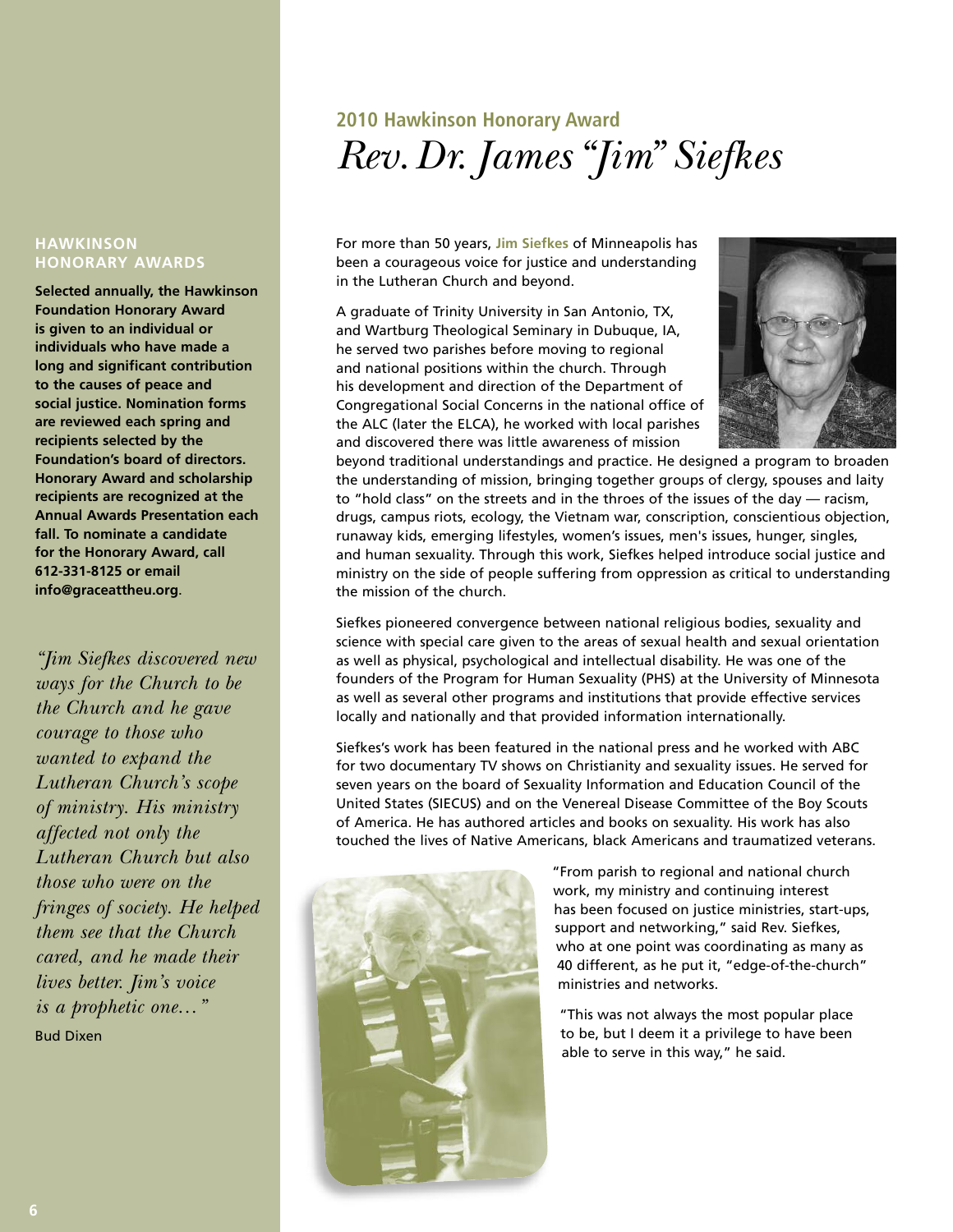### **2010 Hawkinson Honorary Award** *Carol and Ken Masters*

**Carol and Ken Masters** of Minneapolis have been faithful peace and social justice activists for many years, with a focus on the arms trade and its connections to worldwide violence and poverty.

Up until 1983, Carol and Ken had opposed nuclear weapons but had not taken action beyond writing letters and baking bread for the Minnesota Women's Peace Encampment which was protesting Sperry, a weapons contractor. One day, Sperry bulldozed the camp and Carol, who was there at the time, got arrested for the first time.



The couple joined Women Against Military Madness (WAMM) to learn more about the arms race and militarism. The communities that grew up around WAMM and People Against Military Madness (PAMM), an affinity group of the Honeywell Project, prepared and supported the couple in the decades to follow as they took part in vigils, marched and sometimes were arrested at the doors of arms merchants and policymakers. Carol has served a number of sentences in jail for her participation in nonviolent protests.

The couple became part of the Honeywell Project and with others, founded and served on the board of the Midwest Institute for Social Transformation, which focused on education and training for nonviolent social change. Carol was assistant director for the Minnesota Peace and Justice Coalition from 1988 to 1991. From 1996 on, they protested at the doors of Alliant Techsystems, which manufactured land mines, cluster bombs and depleted uranium munitions. In 1999, Carol and Ken began participating in peace vigils on the Lake Street Bridge in Minneapolis. As part of the Community of St. Martin, they have taken part in vigils at the School of Americas at Fort Benning for many years.

Carol has served terms of the WAMM steering committee during the 1990s and is currently co-chair of its board of directors. Ken has been a WAMM volunteer in many capacities. An accomplished professional writer and editor, Carol maintains the web site as a volunteer for People of Faith Peacemakers. Carol's collection of short stories



entitled *The Peace Terrorist* was a Minnesota Voices winner and nominee for the Minnesota Book Award in 1994. She is the author of *You Can't Do That: Marv Davidov, Nonviolent Revolutionary,* which was published by Nodin Press in 2009.

The Masters have been active with many community organizations including Habitat for Humanity, Meals on Wheels and with several food-related projects for children, low-income families and people with HIV/AIDS.

*"Ken and Carol's journey as peacemakers has sometimes taken them in quite different directions. But in their own unassuming way they are models for all of us on how to be consistent, vocal and committed critics of our militaristic culture."*

Verlyn Smith

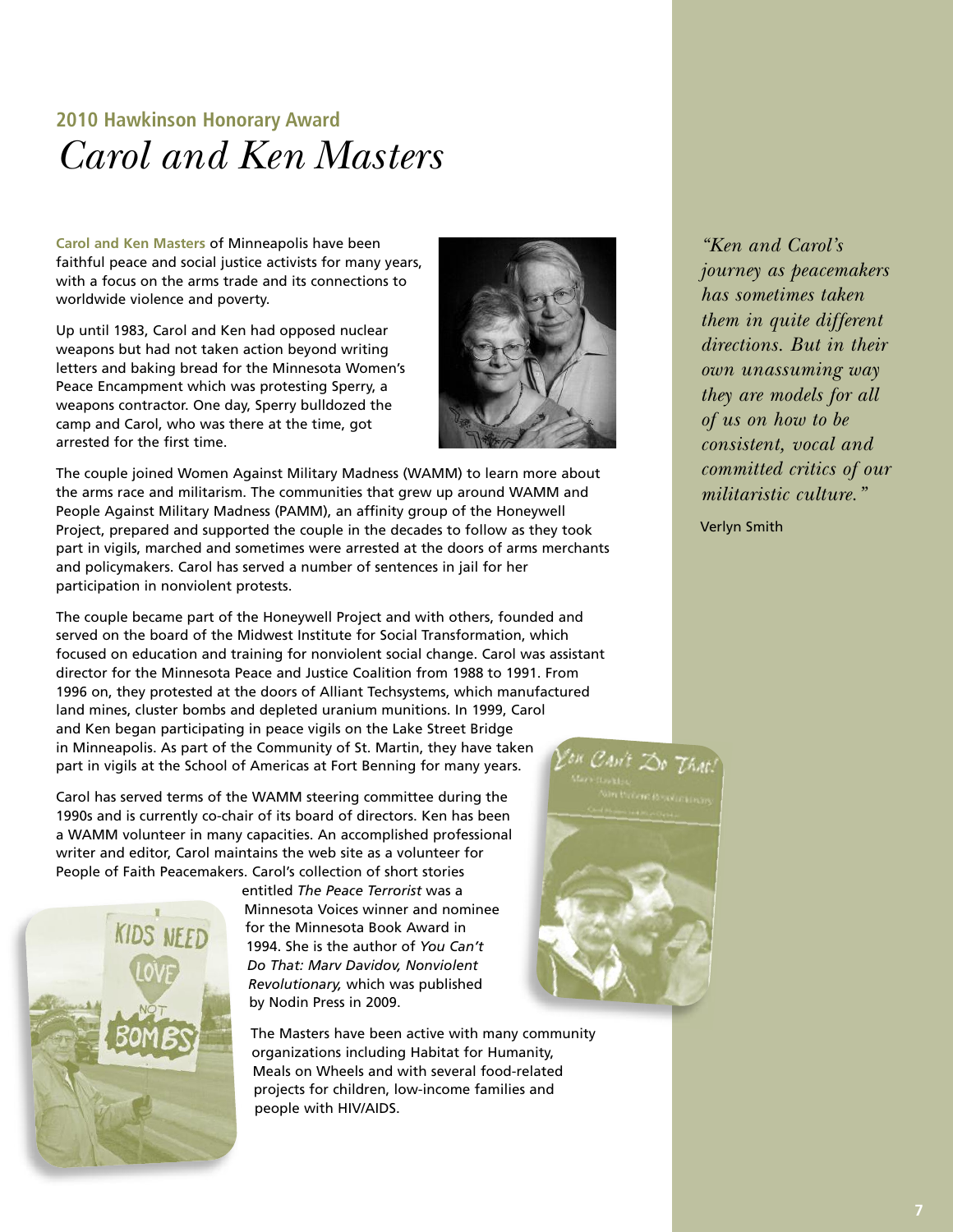## **2010 Hawkinson Honorary Award** *Rev.Verlyn Smith*

A lifelong peace and justice activist, **Verlyn Smith** of St. Paul grew up on a farm in South Dakota. As World War II was ending, he served as a chaplain's assistant in the US Army Air Corps. After discharge, he attended Augustana College in Sioux Falls, SD, and graduated from Luther Seminary in St. Paul in 1954. He then earned a master's degree in church history from the University of Chicago.

After serving two parishes, he joined the faculty of Augustana College, where he taught religion and



church history from 1955 to 1968. In 1969, he was appointed a regional director of the Lutheran Campus Ministry, serving campus ministries in 10 western states. During this time, he became deeply connected to the political upheaval and trouble on-campus around issues related to the war in Vietnam and the civil rights movement. Among the

objectors amid criticism from church officials objecting to anti-war activism. In 1977, he moved to the Twin Cities and served as Twin Cities metropolitan campus pastor. He was a co-founder of People of Faith Peacemakers, a resource and support group for those with concerns for peace and justice from a faith perspective. "It was through this group that we learned to know and value Verlyn's importance as a supporter of radical justice for all, and his broad view of the church to teach and work for peace and justice," said Eleanor and John Yackel of Circle Pines, MN. From 1985 to 1992, he served as pastor at Grace University Lutheran Church located on the Minneapolis campus of the University of Minnesota. He was a founder of the Vincent L. Hawkinson Foundation for Peace & Justice, established in 1988 in recognition of Grace University Lutheran's previous pastor, Vincent L. Hawkinson.

many challenges he faced were the need to counsel and work with conscientious

After moving to the Twin Cities, Smith helped lead suicide support groups after his first wife had died by suicide. Later he taught college courses in religion and adult education classes. He has served on the ELCA's Peace and Justice Committee and other peace organizations such as the Nonviolent Peace Force and Citizens for Global Solutions.



#### *"Early in my role as a ministry*

*associate with Wingspan Ministry, Verlyn served as a member of the community board of advisors for this new ministry with and on behalf of GLBT people, their families and friends. He's been a long-time mentor, friend and a person of encouragement through the years of struggle towards a more inclusive ELCA."*

Rev. Anita C. Hill

*equality affirmer for decades. During his years as a professor and director of campus ministries, he was courageous in working with students and faculty concerning war and the importance of supporting full civil and human rights for gays and lesbians. While a pastor at Grace University Lutheran he reaffirmed this witness and has continued it into his retirement. He has been there from the beginning of both People of Faith Peacemakers and the Vincent L. Hawkinson Foundation and been active in support of the work of the joint Peace with Justice Task Force of the Minneapolis and St. Paul Area Synods."* Lowell O. Erdahl

*"Verlyn Smith has been an active peacemaker and*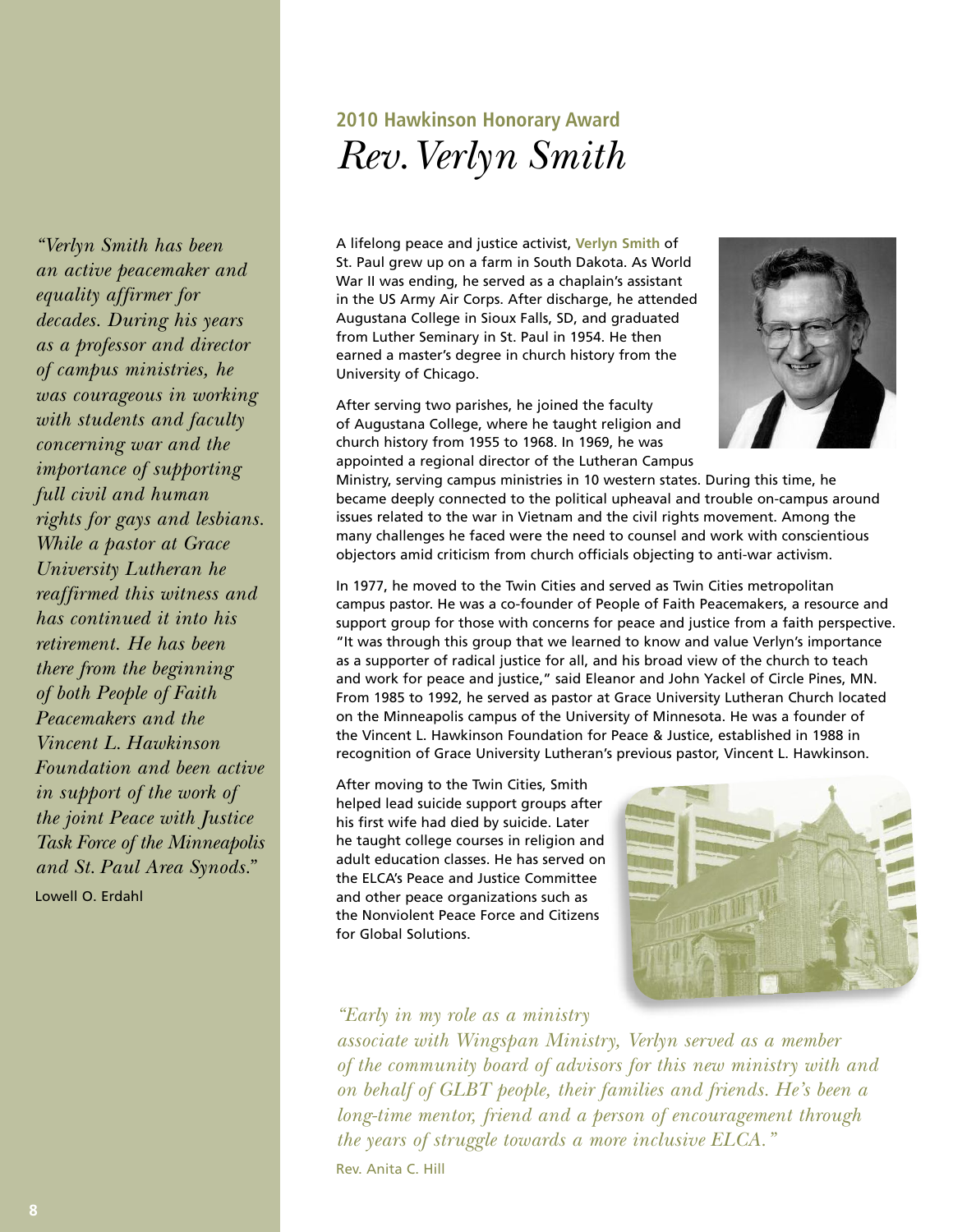## **2010 Hawkinson Honorary Award** *Mary Lou Nelson*

A former teacher and licensed real estate broker, **Mary Lou Nelson** of Minneapolis has devoted herself to the cause of peace throughout her life.

She has been involved with the United Nations Association (UNA) since its establishment in 1945. At that time, she was a senior high school teacher and taught her students about the important role this organization would have in preserving global peace. She met Eleanor Roosevelt at a rally in Minneapolis for the UN, and thereafter became a leader in both the Minnesota affiliate of UNA and served on the board of directors of the national organization from 1975 to 1995.



She has been an active member of numerous community organizations, including the American Association of University Women (AAUW). She served as AAUW president for two years and also vice president for legislative programs and international representative among her many contributions.

In 1995, Nelson worked to fulfill a dream of bringing Minnesota peace organizations together under an umbrella organization to strengthen their voice and leverage their power to bring about change. She and a small group of other peace activists helped launch a new organization the Minnesota Alliance of Peacemakers (MAP) and she served as its first vice president and chair of the program committee. She has been a delegate to the MAP council and continues as an active MAP member.

*"Mary Lou is a wise visionary who believes in the possibility of world peace. Her passion and leadership skills inspire others to become involved in peace work… She has been a mentor to me and I have learned many things from her. Her legacy as a wise elder should be honored and passed on."* Mary White



#### **HAWKINSON HONORARY AWARDS — 1988-2009**

| 2009 | Jack & Sara Nelson-Pallmeyer    |
|------|---------------------------------|
|      | Dr. Helmut & Rotraut Diefenthal |
| 2008 | Arvid "Bud" Dixen               |
|      | Rhoda Gilman                    |
|      | Betsy Raasch-Gilman             |
| 2007 | Lowell & Carol Erdahl           |
| 2006 | Ralph & Kay Hilgendorf          |
|      | Marie & John Braun              |
| 2005 | <b>Luther Granquist</b>         |
|      | Gene & Mary Lou Ott             |
| 2004 | Donald Irish                    |
| 2003 | <b>Brigid McDonald</b>          |
|      | Jane McDonald                   |
|      | Kate McDonald                   |
|      | <b>Rita McDonald</b>            |
| 2002 | Eleanor & John Yackel           |
| 2001 | Lynn Elling                     |
| 2000 | <b>Mary Davidov</b>             |
| 1999 | Joseph Schwartzberg             |
| 1998 | Larry Cloud Morgan              |
| 1997 | Louise Pardee                   |
| 1996 | <b>Eleanor Otterness</b>        |
| 1992 | Arthur & Martha Sternberg       |
| 1991 | Joel Mugge                      |
| 1990 | Stanley & Martha Platt          |
| 1989 | <b>Marianne Hamilton</b>        |
|      | Polly Mann                      |
| 1988 | <b>Mulford Sibley</b>           |
|      |                                 |

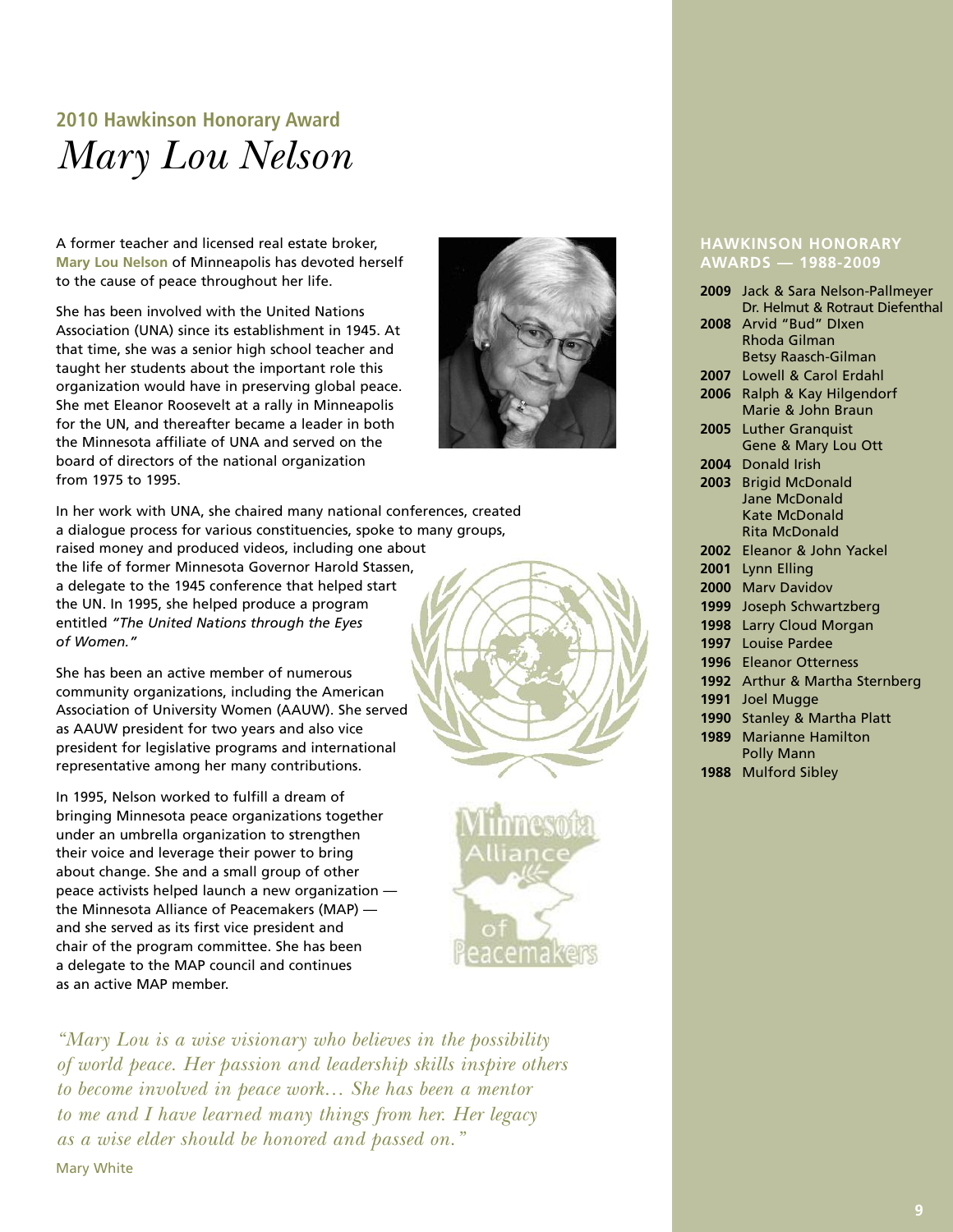# M E M O R

# *Deon Stuthman*

*Board chair of the Vincent L. Hawkinson Foundation*

**Deon Stuthman**, the first board chair and one of the founders of the Vincent L. Hawkinson Foundation for Peace & Justice, passed away on June 18, 2010. He served as board chair of the Foundation from 1988 to 1993 and again in 2009 until his death. Dr. Stuthman was <sup>a</sup> professor of agronomy at the University of Minnesota for more than 40 years and <sup>a</sup> long-time member of Grace University Lutheran Church.

"Deon was the driving force behind the Hawkinson Foundation in its early years," according to former board member Stan Jacobson. "He was the one who arranged for George Latimer and Don Fraser, mayors of St. Paul and Minneapolis, to present the honorary awards at the first three annual award ceremonies for the Foundation."

A few years later, Stuthman arranged for <sup>a</sup> visiting Soviet peace group to attend <sup>a</sup> Foundation event. "In those days, before the Soviet Union collapsed, this was considered bold and daring, if not subversive," Jacobson said. Together with the Rev. Verlyn Smith, who was Vincent Hawkinson's successor at Grace University Lutheran Church on the University of Minnesota campus, Dr. Stuthman led the Foundation during its critical formative years. Since 1988, the Foundation has provided honorary awards to nearly 40 outstanding leaders in peace and justice in the Twin Cities and over \$150,000 in scholarships to nearly <sup>a</sup> hundred students. "None of that would have happened without their vision and energy," Jacobson said.

Dr. Stuthman had <sup>a</sup> probing mind and eclectic interests and he loved to talk to others, especially if their social and political views could be challenged, said Jacobson. "A conversation with Deon might start with the weather, transition to his work with genetically modified oats in New Zealand and South America, and wind up on social justice issues in south Minneapolis," he said.

Dr. Stuthman held leadership positions with the University of Minnesota Faculty Association, the University of Minnesota Athletic Committee, Minnesota-Uruguay Partners of America, CAST, and the American Oat Association. He also served on the board of <sup>a</sup> homeless shelter and an organization supporting sustainable agriculture.



*"Deon was a founding member of the Hawkinson Foundation and was instrumental in its continuing success from the very beginning. It was one of his great passions and, in retirement, he was looking forward to continuing the work. He was an inspiration to all of us. He will be missed greatly."*

Eric Hucke, Foundation executive director and fellow co-founder of the Foundation



*Dr. Deon Stuthman (right) and former board members Sarah Hinck and Stan Jacobson at the Hawkinson Foundation's annual meeting in 2008.*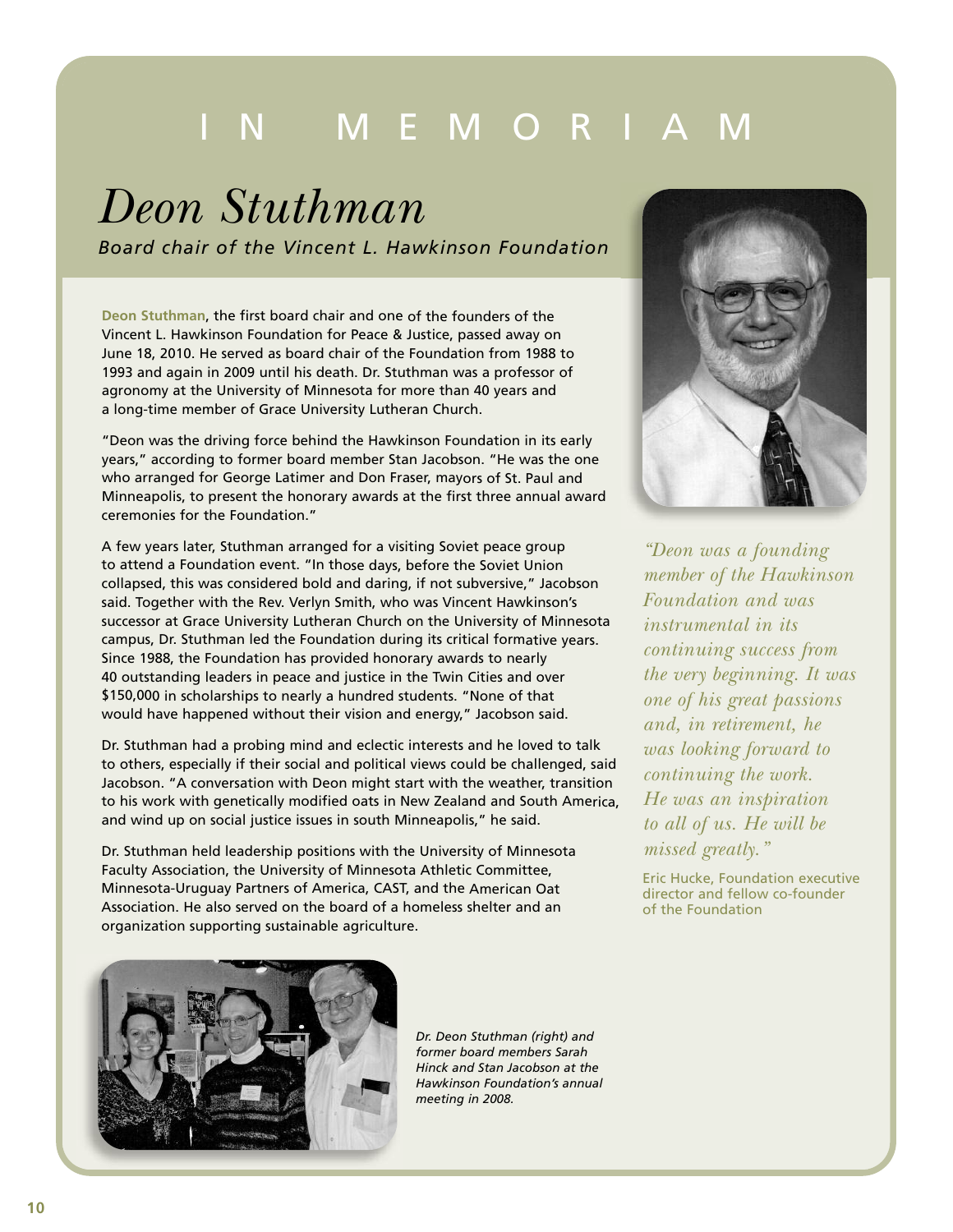## 2009-10 Donors to the Hawkinson Foundation for Peace & Justice

**We extend our sincerest appreciation to the following individuals for their gracious support of the Hawkinson Foundation and its efforts to honor and encourage area peacemakers. We apologize for any errors or omissions that may have inadvertently occurred. Please report them by calling 612-331-8125.**

Duane and Eva Addison Charles and Adele Anderson Dave Anderson and John Garver Dave and Amy Anderson Kitty Anderson Sophie Anderson Michael Andregg John and Amy Barrett Ann and Ellis Benson Michael and Ruth Bettendorf Heather Bjork Kathryn M. Brewer Marty and Patty Carlson Joan and Jerry Christensen Churches United in Ministry Stephen and Christine Clemens Allan and Rita Corcoran Bill and Judy Davis Donna Dempewolf Dr. Helmut and Rotraut Diefenthal Bud and Sylvia Dixen Don and Catherine Ekstrom Garnet and Duane Ellertson Sherrill Ellmers Mary Engen Rev. Lowell and Carol Erdahl Ruthena Fink Bonnie Jean Flom Walter and Bonita Fong Barney and Bea Friesth Dan Garnas and Mary Halvorson Grace University Lutheran Church

Loren and Ruth Halvorson Bernice Hanson Bruce and Liz Hawkinson Gloria L. Hawkinson Karin Hawkinson and Michael Sundby Keith Hawkinson Mark and Denise Hawkinson Sandra Healy-Johnson Marilyn Heiple Cynthia Hill Sharon Hogenson Eric M. Hucke Immanuel Lutheran Church William and Joy Ingman Don Irish Stan and Janet Jacobson Ava Dale Johnson Mark and Mary Jean Johnson Julianne Johnston R.M. Joslyn, Inc. Phyllis and Donald Kahn Dave Kleppe Gerard Lagos Charles and Hertha Lutz Polly Mann Kenneth and Carol Masters Minnesota Community Foundation Bjorn and Margot Monson Luann Muller Al and Joanne Negstad Randy and Joy Nelson Rebecca Ninke and David **Watson** Tom Norris and Beth Bennington Margaret Pennings and Dan Guenthner

Susan Olsson and Jim Patterson Don and LaVonne Peterson Veloris Peterson Doug and Dian Plaer Paul and Abigail Pribbenow Sonya Quam Alan and Katherine Raymond Patti Regan Gaylan and Mary Rockswold Kay Rosheim Bill Rottschaefer Warren Sagstuen Mary Santi Sally Sawyer Betty Schlotthauer Joseph Schwartzberg Janice Scofield Walter and Rachel Scott Verlyn Smith and Judy Helgen Diane Steen-Hinderlie and John Olson Deon and Judy Stuthman Charles Taylor Wayne and Sindy Tellekson Bob and Barb Thomasson Mariann Tiblin William L. Tilton Michael Troutman and Amy Blumenshine Judy and Terry Wendt, Connie Cornelius John and Eleanor Yackel Zandra Zwiebel

Karen Oakes

#### *Help us encourage more peacemakers....*

By becoming a contributing member of the Hawkinson Foundation, you help to encourage future generations of peacemakers and justiceseekers. Your donation to the Foundation endowment provides funds for the Hawkinson Scholarships and other Foundation activities. Members receive an annual report and are invited to the Foundation's annual meeting in the spring and the Annual Awards Presentation each fall.

**Donate online at www.hawkinsonfoundation.org, or send your check made out to the Vincent L. Hawkinson Foundation to:**

The Vincent L. Hawkinson Foundation Grace University Lutheran Church 324 Harvard Street SE Minneapolis, MN 55414

**For more information about the Hawkinson Foundation, go to www.hawkinsonfoundation.org, call 612-331-8125 or email info@graceattheu.org.**